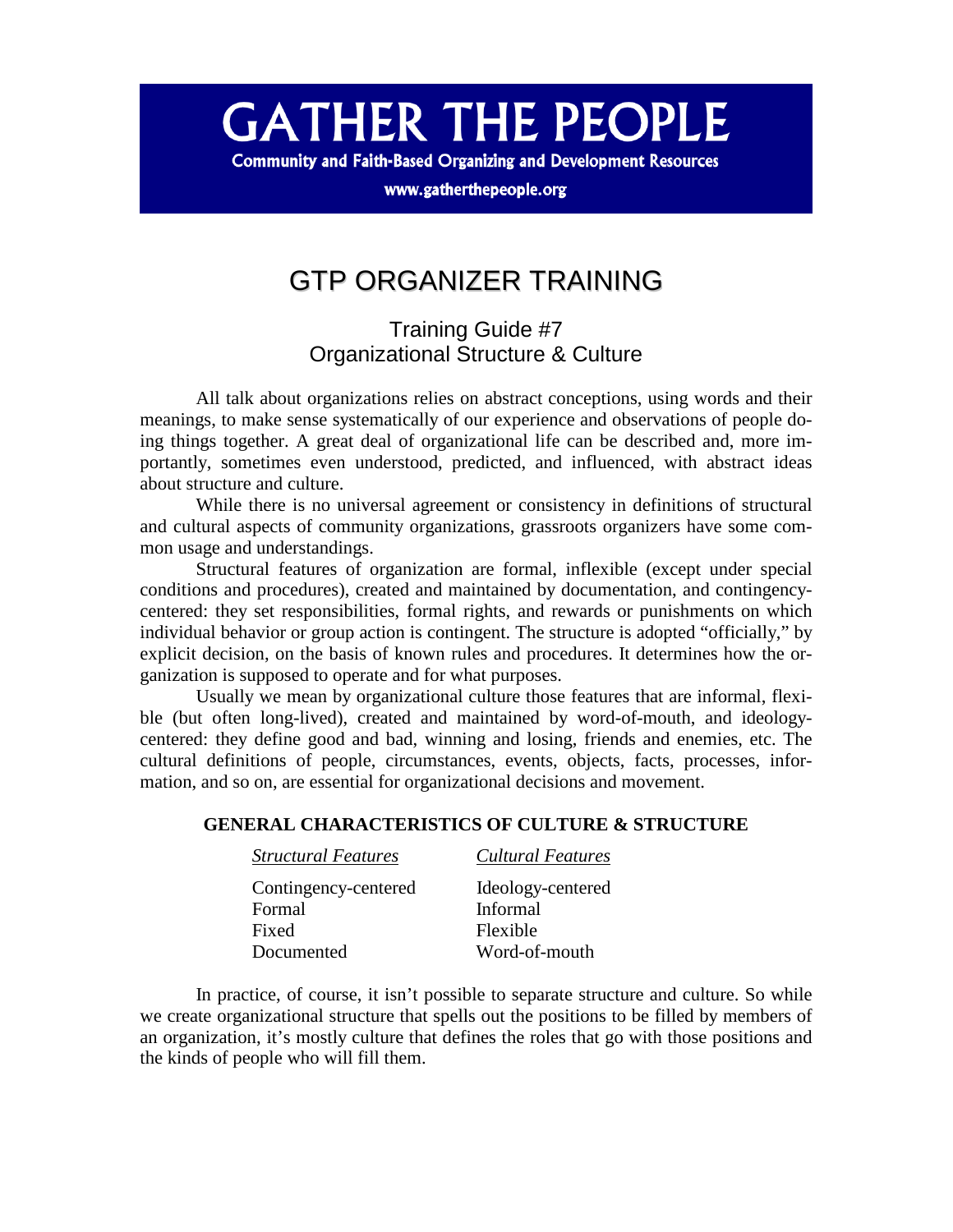## *Structure*

The basic "artifact" of organizational structure is written documentation—constitutions and bylaws. Usually these documents begin with the broad goals and purposes of the organization, reflecting the core values and interests of the membership, constituency, or clientele.

 Structural documentation may also spell out the organization's main resource base. For instance, many organizations ordinarily define their "classes" of membership in their constitutions or bylaws, sometimes even specifying the amount of annual dues for each. Similarly, the documentation defines formal offices or positions in the organization. But this isn't the same as labor division, that is, as specifying who does what actual work. The documentation may also limit tax-exemption alternatives.

 Understandings about decision-making arrangements are set out in structural documentation. There are five general types of organizational decisions: structural, policy, management, supervision, and adjudication. To take one example, bylaws and constitutions define the actors and methods for making changes in the structure itself: in most grassroots organizations the total membership, meeting in annual assembly or congress, is solely empowered to change the basic structure. Policy matters are typically left to leadership bodies meeting more frequently. And management is often delegated to staff.

#### *Culture*

Cultural aspects of organizations are generally thought of as those that evolve in conversation and are in flux, constantly changing. In most instances organizational culture defines what things mean, whether they're valued as good or bad, right or wrong, and how things are to be done when answers can't be fixed by formal structure, policy, or procedure.

Within larger structural goals, it's the culture that carries organizational objectives. While the broad purposes of grassroots organizing are to bring together low- and moderate-income families for their political, economic, and social interests, goals that are laid out in basic documents, it's our more specific and immediate objectives for organizing membership drives, campaigns on issues, and program development that bring those goals to life. The objectives themselves are mostly within the culture of the organization.

 The culture also promotes "operational ideologies," the meanings for contingencies in the organization's daily action life. In contrast to basic values, it's the transient operational ideology—formed, shaped, and transmitted in the course of common experience and discussion about that experience—that defines a double-talking city hall bureaucrat or a corporate flack-catcher as "no friend of the neighborhood."

 The culture moves the organization ahead in very practical ways when it sets out the jobs that have to be done and the division of labor to do them. So while the structure may establish the positions of president, vice president, secretary, etc., it's the culture that says (in some retrogressive organizations) women will do the actual work and men will make the decisions. Culture plays another critical and parallel role by reflecting lessons learned in the past, thus avoiding replays of crisis situations. For instance, once an organization has learned that relying on a single leader to broker all of its internal interests creates dangerous vulnerability, its culture will encourage shared leadership. Similarly, organizations learn that relying completely on a single source of money doesn't sustain longevity.

 Culture is probably felt more through its definition of roles than in any other way. It's the culture that defines how people conceive of the reasons and routes for their actions. Leaders are mainly under the hold of organizational culture when they know that, although they may do many things, usurping the decision-making authority of the mem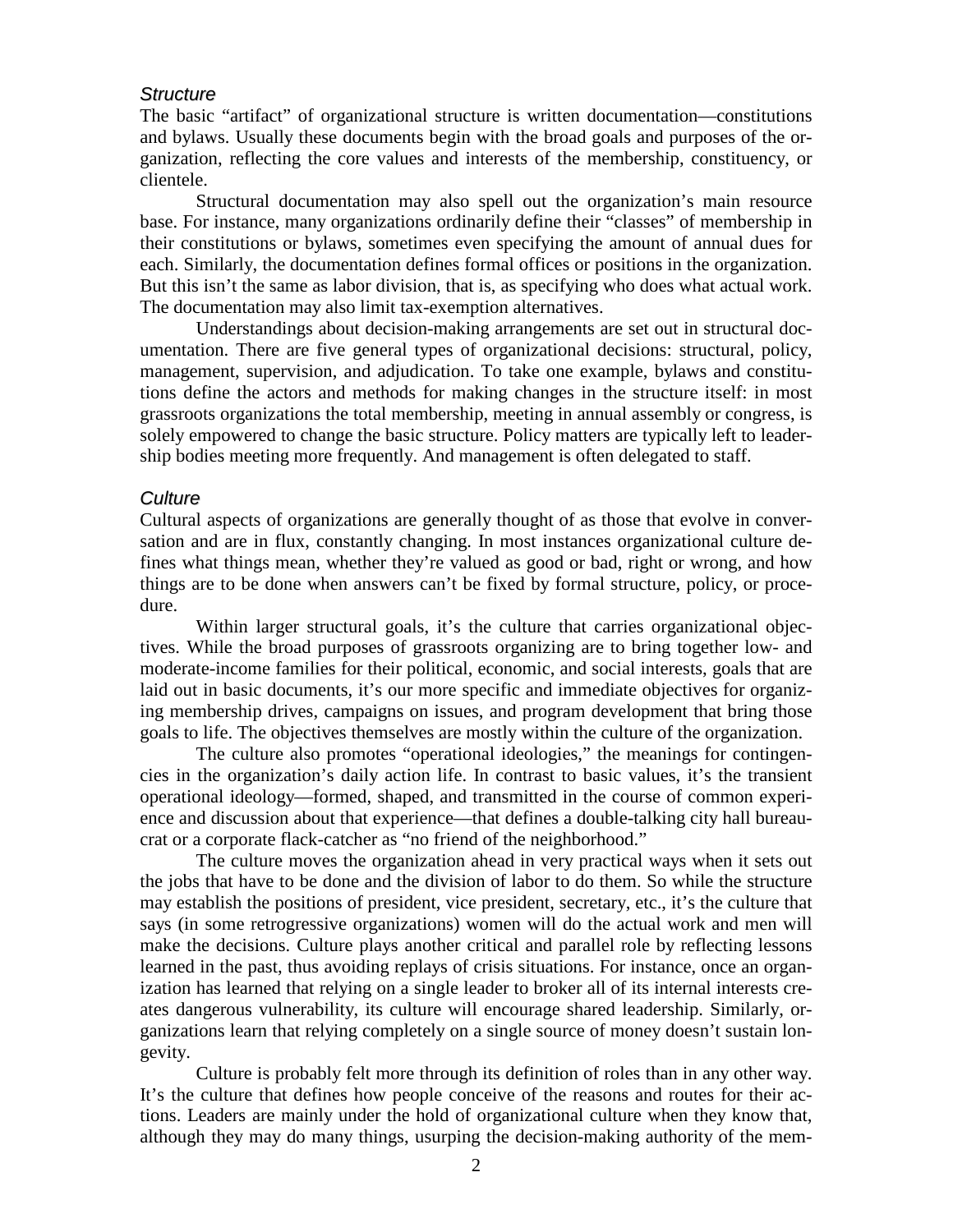bership is fundamentally wrong and problematic. Similarly, staff recognition of when and when not to act often follows from an understanding of an unwritten "organizing model," another facet of the organization's culture. Overall, it's the culture that specifies appropriate and inappropriate behavior—reinforced by structural contingencies (rewards and punishments)—for members, leaders, staff, and even consultants.

# *Community Organizing Practice*

One way to get a better practical understanding of structure and culture in community organizations is to look at grassroots organizing committees, the forerunners of many neighborhood associations and congregational organizations. Organizing committees are the keystones in new organizations. The O.C. isn't just the chronological mainspring of events that lead to an organization; it also shapes and often permanently sets the incipient organization's structure and culture. In fact, the failure of novice organizers and developers to recognize the impact of structure and culture—some rely almost exclusively on personal relationships and exhortation—accounts for a long list of organizational problems.

 In our grassroots tradition, examples of structure and culture that develop early in the life of an organizing committee, directly affecting its meetings, are procedures and understandings for the meetings themselves. From the beginning, O.C. meetings, and the coming organization as well, are structured by the use of formal, written agendas, bylaws, and constitutions. These are "fixed" documents, permanently outlining procedural rights and responsibilities, requiring motions and votes to be changed, even if carried out casually. Such structure may be introduced by the use of "paper models," sample bylaws, from other organizations, circulated by more experienced participants. Although formal adoption doesn't normally happen until the founding meeting of the budding organization, the development of structure is pushed along by reference to these models.

 On the other hand, understandings about the correct "tone" of O.C. meetings are mostly an informal matter, part of the culture, developing and changing in the course of conversation. During organizing drives, before the first O.C. meetings, I talk with residents about the need to have meetings that are both efficient and fun. When talking with leaders before the founding meeting, I personally model the appropriate behavior—my goal is to be efficient in dealing with business but in a light-mannered way that allows for having a good time—and I do the same at the first meeting of the organizing committee, insofar as there are natural opportunities.

#### *The Organizer's Role*

Much of the process for building culture involves setting expectations. I suggest the idea that while many roles and decisions are reserved exclusively to members and leaders, all of what the organizer knows or does is in time shared or transferred to them. This has immediate practical applications, so that from the beginning I ask individuals to serve as phone captains and make reminder calls for the first meeting, and as soon as possible I find someone to coordinate the captains.

 At the start of building culture, definitions of the organizer's role create a longlasting bias on the ways and means of staff influence. The goal in our tradition of organizing is structure and culture that, while permanently including professional staff, doesn't foster any kind of undesirable dependency.

 For me, the essence of the organizer's role is coaching. Organizers help members and leaders "learn the plays," they guide and criticize the "scrimmage," and they often "referee" factional conflicts within the organization. But when the "team" is "on the